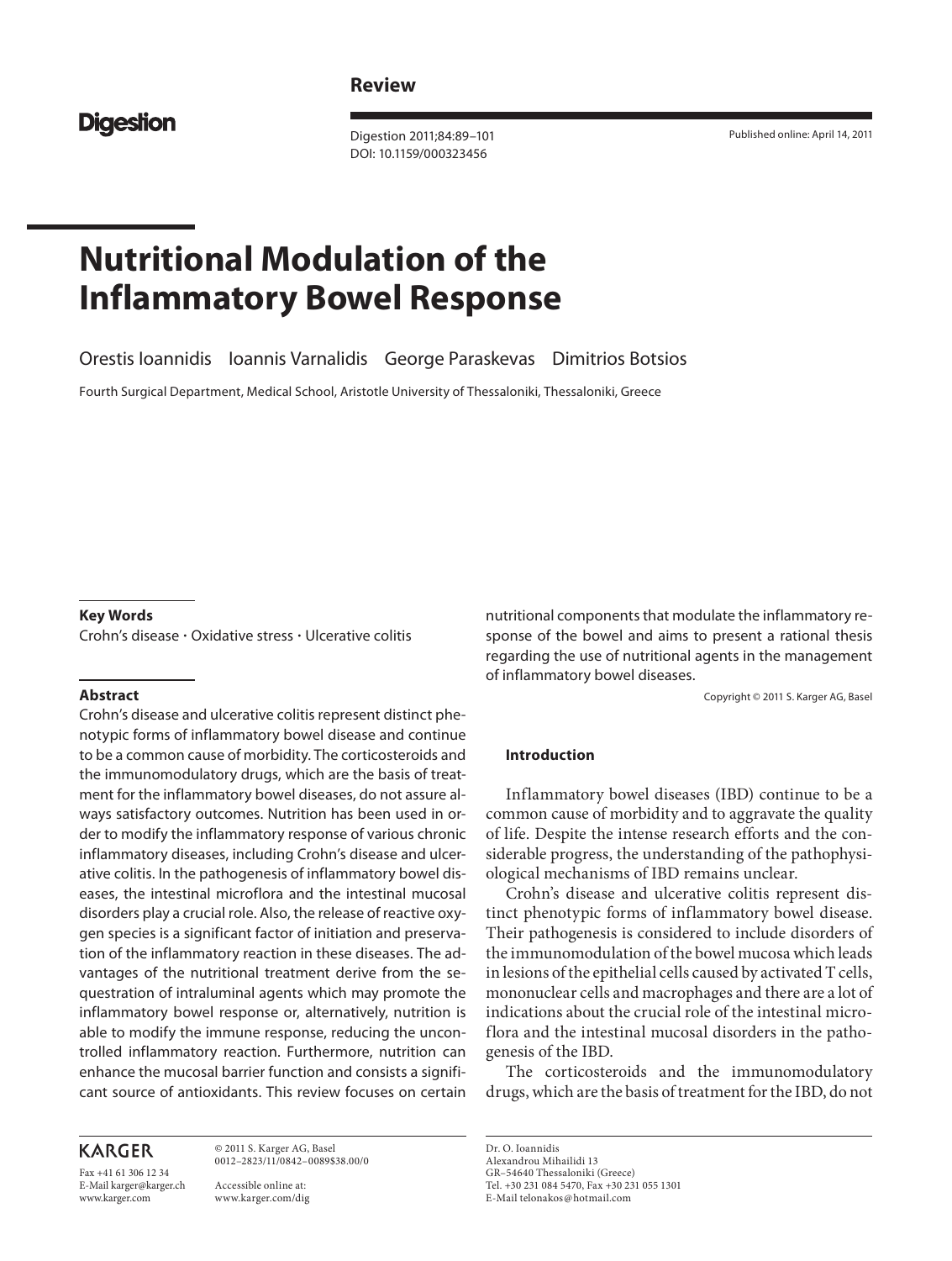Table 1. Mechanism of action of nutritional therapeutic treatment

- Sequestration of intraluminal antigens
- Modulation of the immune response of the bowel
- Amelioration of the antioxidant status
- Alteration in the uptake of polyunsaturated fatty acids (n–6/n–3 fatty acids)
- Enhancement of the restoration/function of the intestinal mucosal barrier
- Regulation of the intestinal microflora
- Regulation of the intestinal motility
- Regulation of the bile-pancreatic secretions
- Sequestration of nutritional particles

Table 2. Nutritional substances that can modulate inflammatory bowel disease

| - Antioxidants                        |
|---------------------------------------|
| Glutathione                           |
| Vitamins A, C and E                   |
| Free metals: selenium, copper, zinc   |
| - Omega-3 polyunsaturated fatty acids |
| - Short-chain fatty acids             |
| - Amino acids                         |
| - Prebiotics and probiotics           |
| - N-acetylglucosamine                 |
| - Dietary particles                   |
|                                       |

# always assure satisfactory outcomes. Nutriceuticals have been used in order to modify the inflammatory response of various chronic inflammatory diseases, including IBD. For at least three decades, various elemental diets have been utilized in order to control the activity of Crohn's disease. The importance of an elemental diet in remission of the disease both in adults and in children is known [1] .

 The possible mechanisms of action of the nutritional therapeutic treatment for the control of the activity of the IBD are: (a) sequestration of intraluminal antigens, (b) modulation of the immune response of the bowel, (c) amelioration of the antioxidant status, (d) alteration in the uptake of polyunsaturated fatty acids (n–6/n–3 fatty acids), (e) enhancement of the restoration/function of the intestinal mucosal barrier, (f) regulation of the intestinal microflora, (g) regulation of the intestinal motility, (h) regulation of the bile-pancreatic secretions, and (i) sequestration of nutritional particles (table 1). Although meta-analysis has shown a statistically significant advantage of corticosteroids against specific forms of nutritional treatment, regarding the percentage of remission in patients with Crohn's disease [2, 3], there are clinical conditions in which nutrition as primary treatment is worth mentioning [4, 5]. Antioxidants, nutritional complements, prebiotics, probiotics and specifically defined nutritional schemes have been used in order to ameliorate the clinical course of patients with Crohn's disease and ulcerative colitis.

 This review focuses on certain nutritional components that modulate the inflammatory response of the bowel. Certain nutritional elements play a significant role that can influence IBD. The aim of this review is to present a rational thesis regarding the use of nutritional agents in the management of IBD and to underline points that require further study in this very promising field of clinical nutrition (table 2).

#### **Oxidative Stress and Intestine**

 The release of free oxygen radicals (reactive oxygen species) is a significant factor of initiation and preservation of the inflammatory reaction in IBD. The gastrointestinal tract has the highest concentration in xanthine oxidase compared to any other tissue. Moreover, the high number of activated white cells that are normally located in the intestinal mucosa is multiplied in IBD, leading to the release of reactive oxygen species at high concentrations. In addition, the high quantity of catalase-negative bacteria at the distal part of the small intestine and the full length of the large intestine contributes to the release of large amounts of free oxygen radicals. For these reasons, the gastrointestinal tract has been described as a real 'time bomb' of free oxygen species which could be triggered in cases of IBD [6].

 Low concentrations of active forms of oxygen may be beneficial or even necessary in certain processes like intracellular signaling and defense against microorganisms. However, higher concentrations play a role in the pathogenicity of some inflammatory diseases [7]. Some of the cytokines that promote the inflammatory reaction, which are overproduced in IBD, like interleukin  $1\beta$  (IL-1 $\beta$ ) and tumor necrosis factor- $\alpha$  (TNF- $\alpha$ ), are involved in the release of free radicals.

 Active oxygen species cause oxidative stress which results in cellular damage through chain reactions leading to breakage of macromolecules. The lipid peroxidation process is the result of chain reactions that are initiated from free radicals and in which a single free radical can cause the oxidation of a large number of cellular membrane molecules, like polyunsaturated fatty acids (PUFAs) [9]. The peroxidation of cellular membrane lipids may lead to functional alterations in the epithelial cells [9]. Active oxygen species can cause damage to the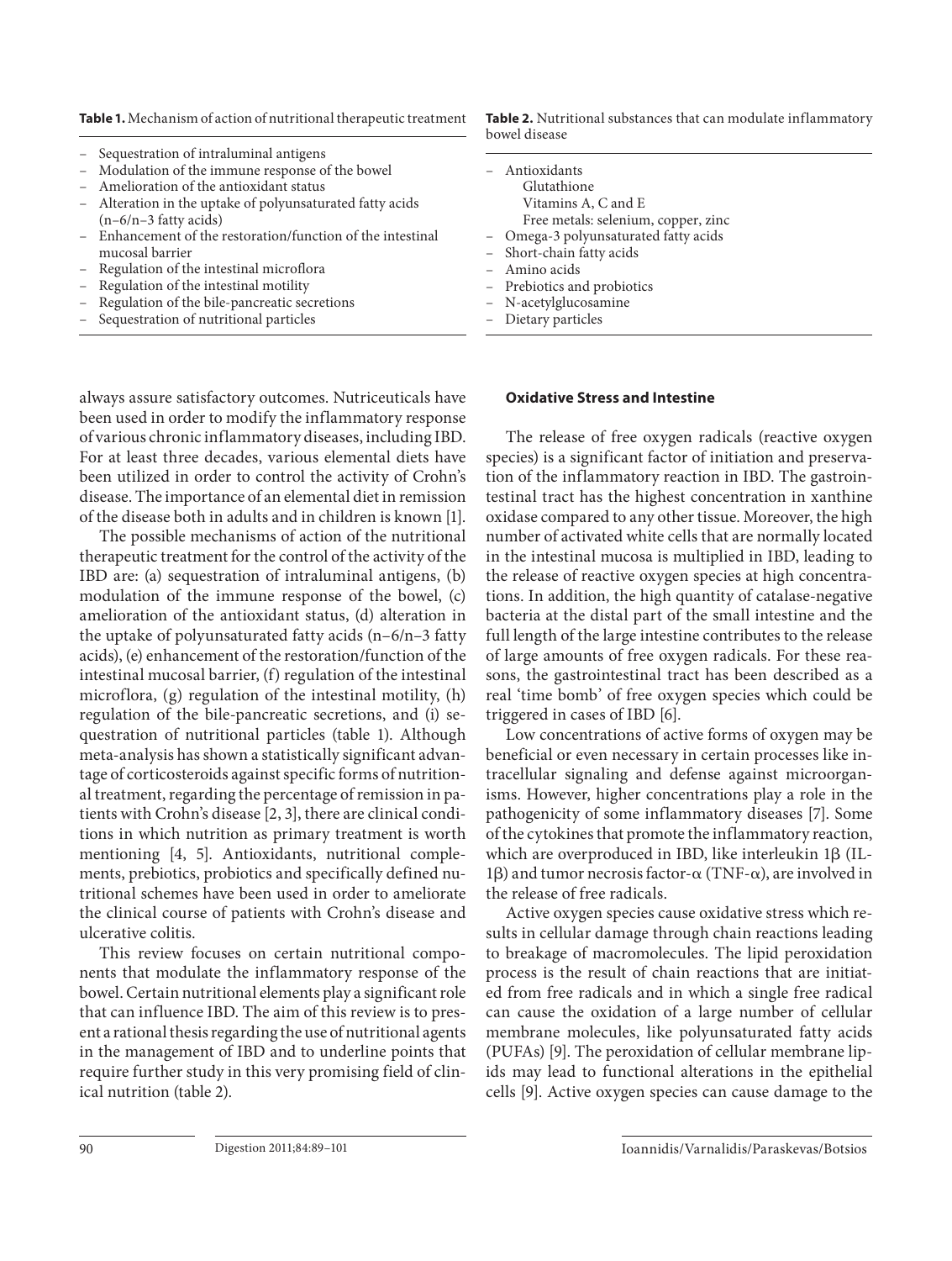Table 3. Mechanism of action of glutathione

- Antioxidant defensive action
- Modulating action in promoting intracellular processes
- Reduction of toxic activity of various electrophile elements
- Maintenance of the basic structure of protein thiols by preventing the oxidation of the sulfur group (–SH) or by reducing the formation of disulfide bonds that are promoted by oxidative stress
- Clearance of free oxygen radicals
- Preservation of cysteine reserve
- Modulation of DNA synthesis and immune function

nucleic acid structure, endangering cellular survival and modifying gene expression, leading in that way to disrupted cellular activity. Thiol oxidation and carbonyl formation in proteins can rapidly aggravate cellular viability by inducing loss of function of enzymes, cellular receptors, cell signaling and signal transduction. Chemotactic subproducts of lipid peroxidation have a positive interaction in the acceleration and maintenance of the inflammatory process, which is a very important event in IBD pathogenesis (fig. 1). In addition, in order for the damages that were caused from oxidative stress in certain molecules to be restored, the defensive mechanism of the intestinal mucosa of the host has to clear the free oxygen radicals and the toxic forms of nitrogen dioxide that were produced in the intestine during the inflammatory reaction in order to prevent further extensive tissue damage. The host's defense includes antioxidative enzymes like intracellular superoxide dismutase and catalase, glutathione (GSH) hyperoxidase and reductase. These enzymes are complemented by antioxidants which include molecules derived solely from nutrition like vitamins C and E and GSH [10].

 The potential of free oxygen species to influence the stimulus for the initiation of transcription and cytokine production directly correlates with comprehension of the pathogenesis of chronic IBD. A large amount of genes, enzymes and proteins as well as intracellular signaling elements and molecules are modulated from oxidative stress and cellular oxidation-reduction status [11]. The ability of antioxidants to modulate DNA damage and gene expression is an interesting research field of clinical nutrition. In experimental models of ischemia – reperfusion or necrotizing enterocolitis – the administration, before the ischemia, of antioxidants, deferoxamine, catalase and superoxide dismutase decreased the severity of the inflammatory bowel response [12] .



**Fig. 1.** Effect of oxidative stress on cellular function.

### **Role of Nutritional Antioxidants in Inflammatory Bowel Disease**

#### *Glutathione*

 GSH is a significant intracellular peptide with multiple physiological functions, including an antioxidant defensive action as well as a modulating action in promoting intracellular processes [13, 14] . Also, GSH's vital functions include: (a) reduction of toxic activity of various electrophile elements, (b) maintenance of the basic structure of protein thiols by preventing the oxidation of the sulfur group (–SH) or by reducing formation of disulfide bonds that are promoted by oxidative stress, (c) clearance of free oxygen radicals, (d) preservation of cysteine reserve, and (e) modulation of DNA synthesis and immune function (table 3) [13]. Several studies have shown that oxidative stress promotes cellular apoptosis and that antioxidants, like those reduced from thiol GSH, may have a protective action [14].

 During the progression of oxidative stress moderators, like superoxide and hydrogen peroxide, are formed which lead to further production of toxic oxygen radicals that can lead to lipid peroxidation with cell damage resulting as a consequence. Endogenic-produced hydrogen peroxide is reduced by GSH in the presence of selenium-dependent GSH peroxidase. Thus, GSH is oxidized to GSSG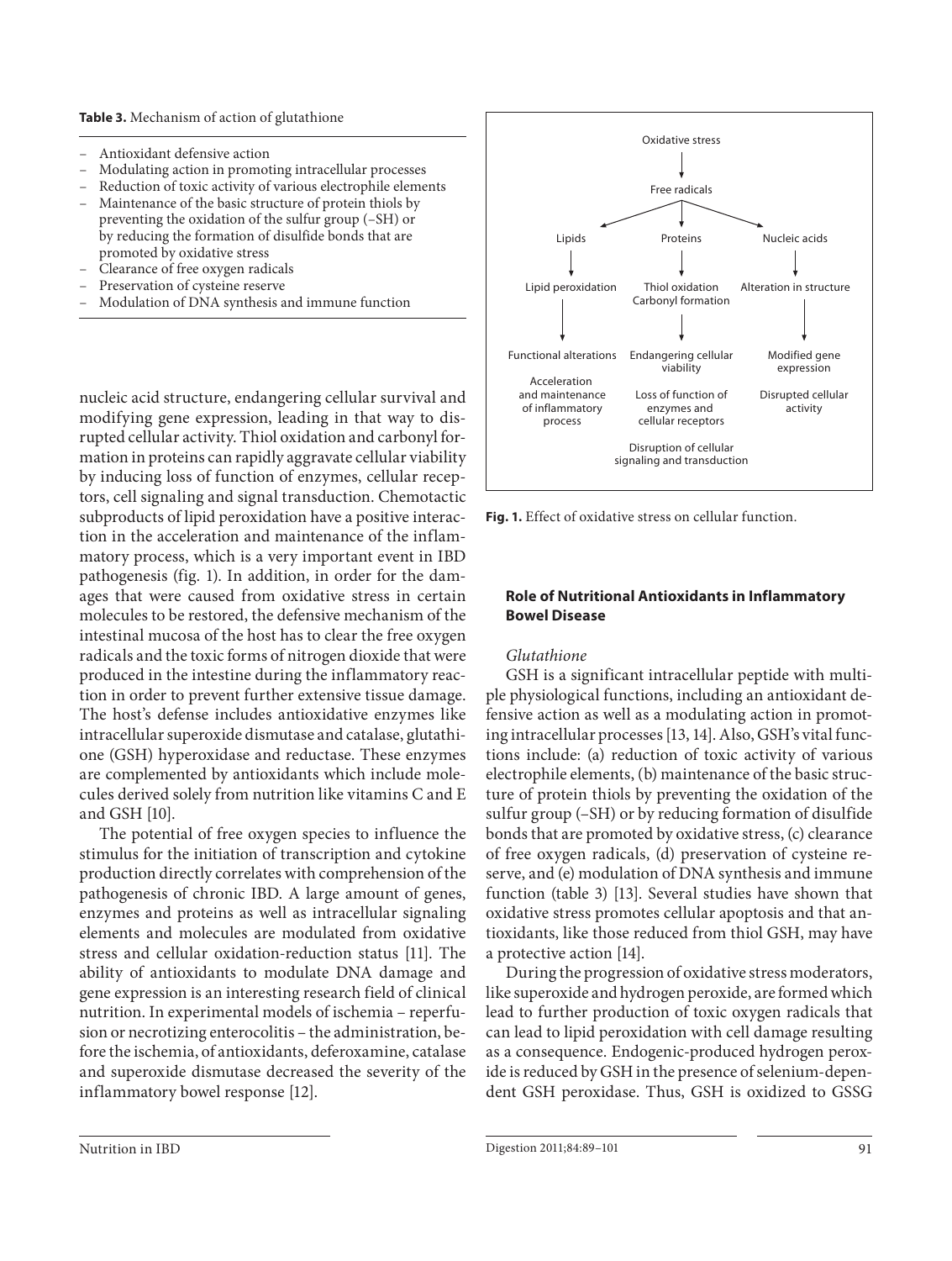which can then be reduced again to GSH by GSSG reductase, a reaction that is promoted by NADPH consumption, forming an oxidation-reduction cycle [15]. Despite the fact that hydrogen peroxide can be reduced by catalase, this enzyme is only present within the peroxisome. So, the presence of GSSG in the mitochondria is of vital significance in the defense against physiological and pathological oxidative stress. Consequently, sober oxidative stress can deplete cellular GSH [13] . The quotient of GSH/GSSG can be used to quantify tissue oxidative stress with the use of N-ethylmaleimide, which binds GSH in such a way that it cannot be oxidized to GSSG [16].

 Several clinical conditions, including IBD, are related to reduced levels of GSH which result in a low cellular oxidation-reduction potential [17]. GSH and oxidationreduction potential are components of the cell signaling system which can influence the translocation of the transcription factor and nuclear factor- $\kappa\beta$  (NF $\kappa\beta$ ), which in fact regulate cytokines synthesis and molecule adhesion. Hence, a potential pathway to protect the cell from active oxygen species is restoration of the intracellular levels of GSH. This can be achieved by the administration of precursors of GSH, like glutamine or cysteine.

 A crucial factor in GSH synthesis is the amount of cysteine in nutrition. Experimental studies have shown that inanition significantly reduces the levels of GSH, while recibation leads to the direct restoration of GSH repository to normal. The administration of L-cysteine prodrugs and GSH prodrugs in a murine model of DSS colitis has been shown to improve colonic lesions, normalize hepatic levels of GSH, regulate cytokines levels and in general attenuate the disease compared to control [18] . Also, the administration of *Lactobacillus fermentum*, a GSH-producing probiotic, in a TNBS model of rat colitis ameliorates colonic inflammation, reduces the levels of inflammatory mediators  $TNF-\alpha$  and  $NO$  and increases GSH levels [19].

 A limitation regarding interpretation of the antioxidant status in IBD is the measurement of antioxidant parameters in blood and not in intestinal tissue. Mucosal GSH in the large intestine in patients with Crohn's disease was found to be significantly lower both in the pathological and physiological parts of the bowel [20, 21]. It was also noted that dysthrepsia was directly related to the low levels of GSH. The authors concluded that low levels of tissue GSH in Crohn's disease could be responsible for the ongoing inflammatory reaction and should be a target of treatment with nutritional agents [21] . Also, in the inflamed large bowel mucosa of patients with IBD, it was found that vitamin C levels were significantly decreased, the activity of enzymes related with GSH synthesis was reduced [20], the activity of superoxide dismutase was decreased as were the levels of zinc and copper in addition with high levels of active oxygen species and lipid peroxidation [22]. Furthermore, in the serum of patients with active IBD, the levels of cysteine (basic precursor of GSH) were pathological [20]. So it becomes obvious that the decreased defensive potential of the GSH mechanism and of other antioxidants in patients with IBD is caused by both the low availability of nutritional agents and the inadequate synthetic potential of the organism.

# *Vitamins A, C and E*

 Vitamin E includes a group of tocopherols and tocotrienols, amongst which  $\alpha$ -tocopherol has the highest biological action. Parts of vitamin E in lipoproteins and cellular membranes act like powerful antioxidants, protecting polyunsaturated fatty acids from the active free radicals [23]. Vitamin E is a drastic scavenger of free radicals which prevents the catastrophic chain reaction that characterizes the damage from free radicals. The action of vitamin E in the prevention of oxidative stress has been systematically studied and its positive results have been demonstrated in various conditions [17]. The balance between oxidants and antioxidants is a determinant factor of the cell immune function. Vitamin E, as an antioxidant, is considered to play a significant role in the maintenance of the integrity of the immune system. Also, it decreases the expression of adhesive molecules and affects the adhesion of white cells and the infiltration of tissues by white cells. Furthermore, vitamin E has a role in the metabolism of arachidonic acid, as it seems to increase the release of prostacyclins by increasing cellular phospholipase  $A_2$  and cyclo-oxygenase. Ascorbic acid is an essential micronutrient for the physiological metabolic function as the human organism has lost the ability to synthesize vitamin C. Among its biological actions, vitamin C has a significant antioxidant role by scavenging active oxygen species [24] . Vitamin C also acts as a cooxidant by recreating vitamin E and GSH from the  $\alpha$ tocopherol radical as part of the antioxidant grid [15, 25] . Vitamin A has antioxidant activity and regulates immune function as well as epithelial proliferation and differentiation (table 4) [26]. Vitamin A deficiency has been shown to induce colonic inflammation and amplify colitis, while vitamin A supplementation ameliorates colitis  $[26]$ .

 In a rat model of acetic acid colitis, the administration of vitamin E and selenium decreased macroscopic and mi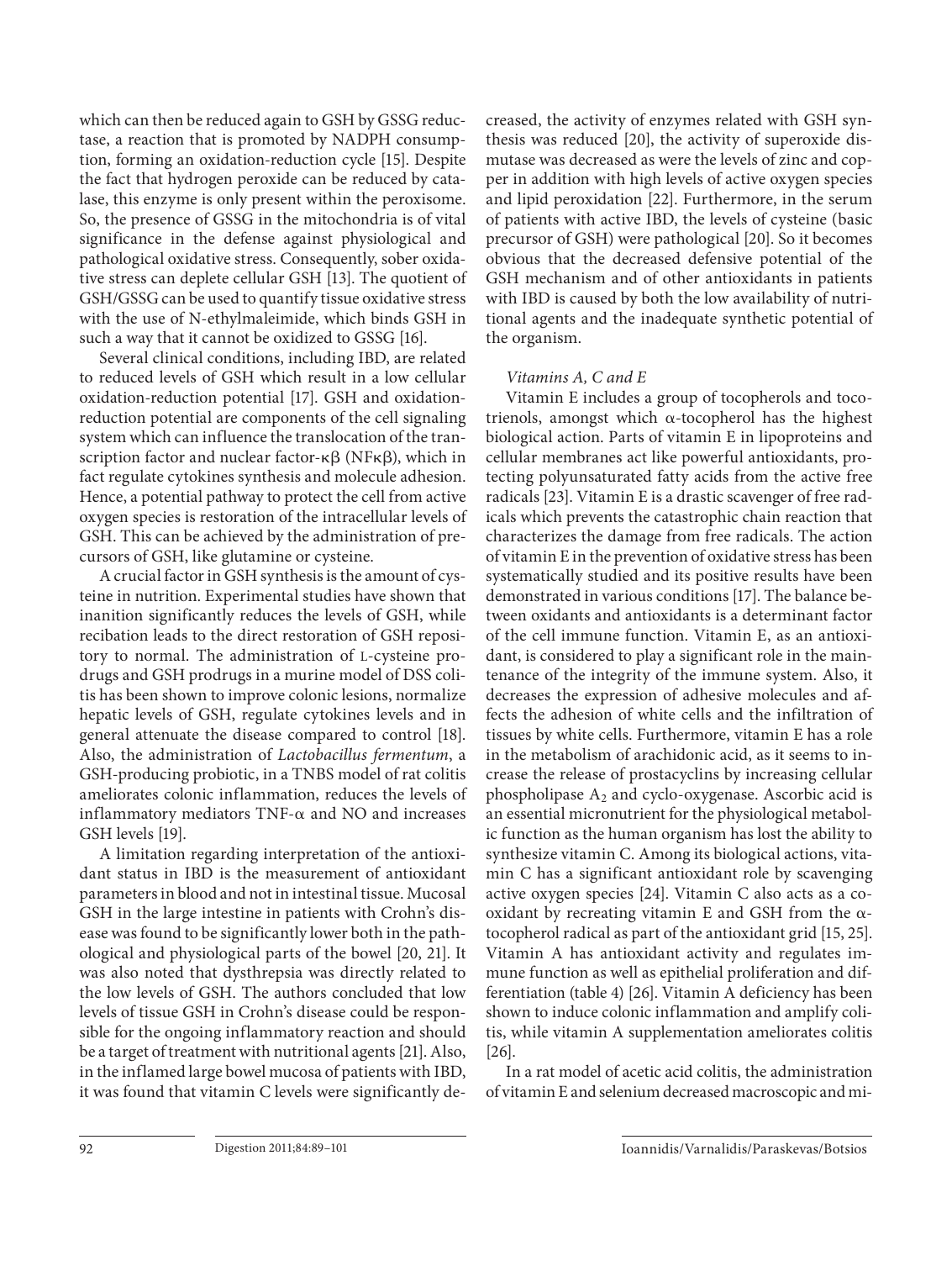croscopic damage of the colon and MPO activity compared to the control [27]. Patients with IBD have decreased levels of vitamins A, C and E [4, 28] . Rectal administration of D-alpha-tocopherol in patients with mild and moderately active ulcerative colitis has been shown to significantly decrease the average disease activity index and even cause remission due to the anti-inflammatory and antioxidative properties of vitamin E [29]. A recent study on severely ill patients showed that enrichment of the enteral nutrition solutions with vitamins A, C and E ameliorated the antioxidant defense [30]. In addition, in patients with inactive or mildly active Crohn's disease who have increased oxidative stress and lower antioxidant vitamins levels, supplementation with vitamins C and E significantly reduced the oxidative stress compared to control [31] .

 On the other hand, the interaction of vitamin C with free, catalytic active metal ions could participate in oxidative damage by releasing hydroxyl and alkoxyl radicals [32]. Low levels of ascorbic acid may show extensive consumption of it as an antioxidant or may be due to the extremely inadequate uptake of vitamin C or may be because ascorbic acid is consumed in order to recreate GSH and vitamin E [15]. It should be noted that because of the pro-oxidative potential of ascorbic acid particular attention should be paid when trying to restore its levels to normal [33]. This is further highlighted in patients receiving ferrous as a supplement as ascorbic ferrous negatively affects the function of intestinal cells [34] .

# *Free Metals Related to Antioxidant Mechanisms: Selenium, Copper, Zinc*

 Three primary antioxidant enzymes have been described in mammals: superoxide dismutase, catalase and GSH peroxidase [35]. Superoxide dismutase utilizes the metals copper-zinc (Cu-Zn) or manganese (Mn) as coenzymes for the conversion of the superoxide radical to hydrogen superoxide, which then is converted to water from catalase and GSH peroxidase [15] . Selenium is a basic micronutrient and an essential component of the catalytic part of GSH peroxidase. Selenium deficiency is directly related with complete decrease of GSH peroxidase activity in several tissues, which leads to an increase of oxidative stress. In conditions related with oxidative stress and inflammatory reactions, high selenium efficiency has been shown to have a positive effect [36]. The supplemental administration of selenium has been shown to increase the GSH levels in patients that have undergone kidney transplantation [20].

 In vitro studies suggest that antioxidants can repress the production of cytokines from blood mononuclear Table 4. Mechanism of action of vitamins

| Vitamin E                                              |
|--------------------------------------------------------|
| Antioxidant                                            |
| Scavenger of free radicals                             |
| Reduces protein kinase C                               |
| Decreases the expression of adhesive molecules         |
| Increases prostacyclin release                         |
| $-$ Vitamin C                                          |
| Scavenger of free radicals                             |
| Recreation of vitamin E and glutathione                |
| - Vitamin A                                            |
| Antioxidant                                            |
| Regulates immune function and epithelial proliferation |
|                                                        |

cells in patients with IBD [37] . However, results from intestinal mucosa biopsies revealed that the production of cytokines had only been slightly affected. Furthermore, in a TNBS rat model of colitis, a high-selenium diet significantly increased selenium content in the colonic tissue, preserved the tissue architecture, attenuated neutrophil infiltration and decreased tissue MPO activity [38] . Also, in a mice model of DSS colitis, Zn administration significantly decreased the disease activity index compared to control [39].

 Decreased levels of selenium are more commonly found in patients with extensive enterectomy of the small intestine, but can also be found in patients with IBD [40, 41]. Also, lower levels of zinc may also be noted [42]. Smoking and other environmental factors can also affect the antioxidant status. Various explanations can be proposed regarding the low levels of vitamins. Low antioxidant status has been related to disease activity [43]. In a phase II study, the use of bovine Cu-Zn-superoxide dismutase and deferoxamine decreased the severity of IBD [44]. The free radical scavengers allopurinol and dimethyl sulfoxide proved to have a positive effect in the treatment of ulcerative colitis [45]. A recent double-blind study in patients with inactive Crohn's disease revealed that the administration of antioxidant supplements had increased the levels of selenium and vitamins C and E in serum as well as the activity of superoxidase dismutase  $[46]$ .

 Seidman et al.[15] have noticed that in various clinical studies regarding the concentration of antioxidants, vitamins and metals in patients with IBD, the levels of antioxidants were decreased during the active phase of IBD, especially in dysthreptic patients with Crohn's disease. Based on previous studies and the fact that the levels of trace elements are abnormal in patients with IBD, which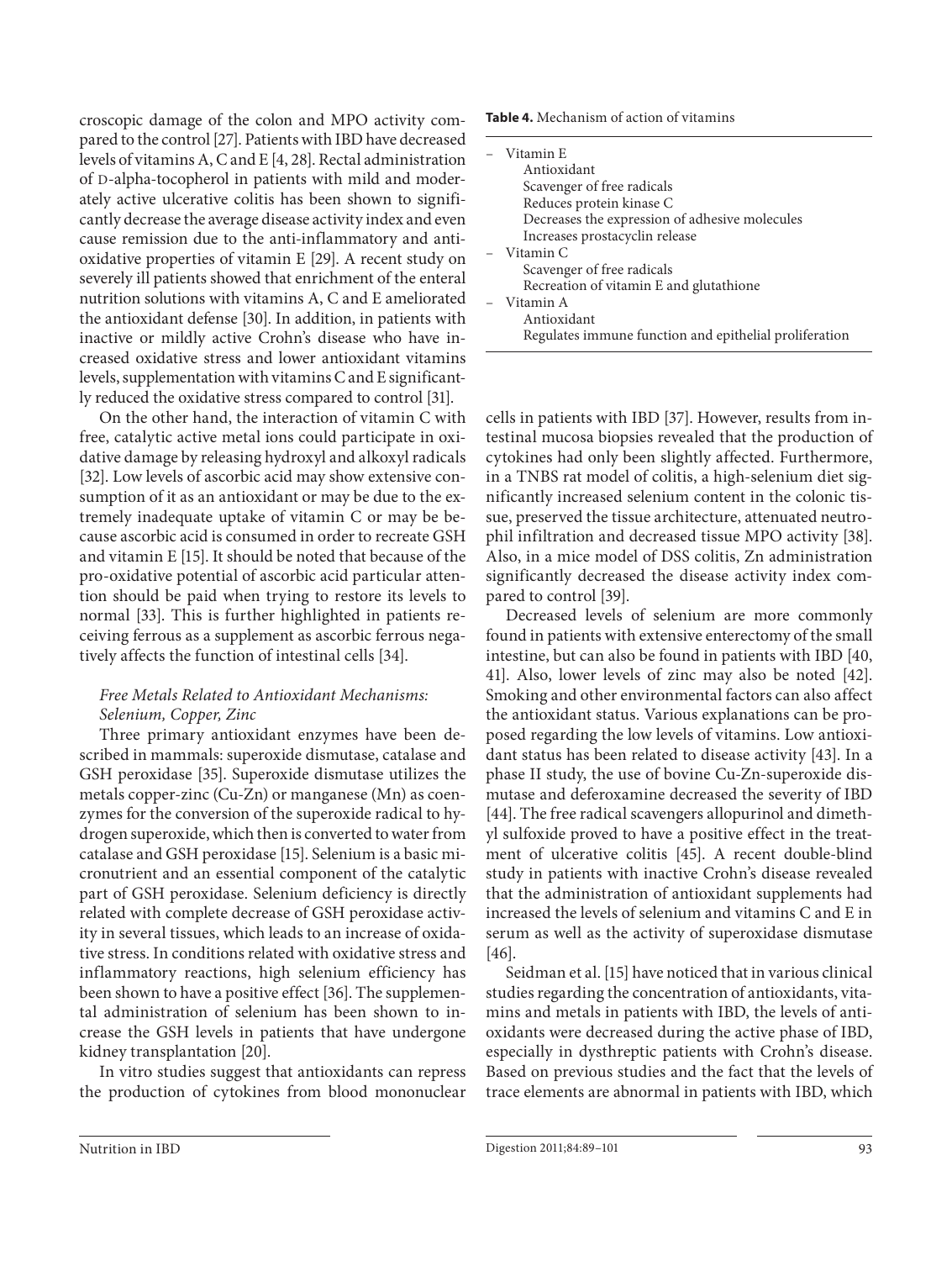Table 5. Mechanism of action of n-3 polyunsaturated fatty acids

- Decrease the production of inflammatory cytokines
- ( $LTB<sub>4</sub>$  and thromboxane  $A<sub>2</sub>$ )
- Suppress the activity of leukocytes and natural killer cells
- Limit antibody synthesis
- Increase the production of less inflammatory cytokines (LTB<sub>5</sub>)
- Act as free radical scavengers
- Repress platelet coagulation

leads to reduced free radical scavenging action and continued inflammatory processes, supplementation of trace elements in patients with IBD is further supported [47] .

### **Role of Nutritional Lipids in the Treatment of Inflammatory Bowel Diseases**

 A prevalent hypothesis that supports the use of fish oil in the treatment of autoimmune diseases is that 'western diets' (high n–6, low n–3, quotient 25:1) are consumed in countries with a high prevalence of autoimmune diseases, while in growing countries the percentage is much lower (the n–6/n–3 quotient is 2:1). Polyunsaturated fatty acids (PUFAs) belonging in the n–3 subcategory are considered to have a beneficial effect in the management of IBD by repressing cytokine production and modulating the production of eicosanoids. n–3 PUFAs are bound from immune cells instead of n–6 fatty acids and so production of inflammatory eicosanoids like leukotriene  $B_4$  $(LTB<sub>4</sub>)$  and thromboxane  $A<sub>2</sub>$  is decreased and inflammation is limited [48, 49]. Also, they cause a shift from leukotriene LTB4 production to LTB5 production which is less bioactive. In addition, n–3 PUFAs repress the activity of leukocytes, proliferation and synthesis of inflammatory cytokines (TNF, IL-1, etc.), activity of natural killer cells, synthesis of antibodies as well as expression of the surface membrane molecule of macrophages [48] . Except for the alteration in eicosanoid production, leukocyte activity and cytokine synthesis, it is proposed that n–3 fatty acids contribute to the modulation of the inflammatory process and can act even as scavengers of free radicals [15]. In addition, they repress platelet coagulation, a very significant process in the hypothesis that the pathogenesis of Crohn's disease includes multifocal intestinal infarcts (table 5). In general, nutritional lipids which are rich in n–6 PUFAs increase the cytokine response in contrast to the lipids rich in n–3 PUFAs which have the exact opposite action.

 The mechanism through which the PUFAs perform their immunomodulating action still remains unclear. Several hypotheses have been proposed including an alteration in the membrane phospholipids, alteration in the eicosanoids production, formation of lipid peroxisomes as well as regulation of gene expression. Sensitivity in the anti-inflammatory action of fish oils is regulated from a genotypic diversity in the genes influenced by lymphotoxin- $\alpha$  [50]. Both the quantity and the quality of nutritional lipids configure bowel immune function. So, for example, the reaction of peritoneal macrophages of rats regarding the production of IL-1 and IL-6 after the administration of TNF- $\alpha$  is significantly influenced by the nutritional administration of linoleic acid in a percentage representing 1–4% of the administered energy. The equivalent percentage in humans has not been determined. The uptake of long-chain fatty acids stimulates lymphocyte blastogenesis as well as the fluidity of intestinal lymphatic vessels. Also, it increases the migration of T lymphocytes to Peyer's patches, possibly by increasing the adhesion molecules like  $\alpha_4$ -integrin and L-selectin. Lipoproteins can stimulate lymphocyte activity by mechanisms dependent or not by receptors [51] . Changes in the nutritional uptake of lipids cause alterations in the regulation mechanisms of physiological uptake of fatty acids from the intestinal cells.

 Experimental studies have shown the positive effect of eicosapentaenoic acid in the treatment of cachexy and in the progress of the inflammatory process [52, 53] . The administration of n–3 fatty acids has been studied in various inflammatory and autoimmune diseases and seems to contribute to abatement of activity of these diseases and decrease in the usage of anti-inflammatory drugs [54, 55] . However, in an in vitro study using blood mononuclear cells of individuals receiving supplemental fish oil, the production of TNF- $\alpha$  after the administration of lipopolysaccharide was only repressed in half of them [50] .

 One of the theoretical benefits of the certain types of diet in the treatment of IBD may arise from a change in the type or quantity of nutritional lipids. A proposed hypothesis suggests that the efficiency of enteral nutrition as a primary treatment for active Crohn's disease depends on the concentration of PUFAs which act as the primary substances for the synthesis of eicosanoids through the arachidonic acid cycle [2]. It has been proved that enteral nutrition, as the primary treatment for Crohn's disease, decreases the production of Th-1 lymphokine (IL-2, IFN-  $\gamma$ ) in a likewise fashion as cyclosporine [56]. A possible explanation is alteration in the uptake of nutritional lipids. Intravenous administration of eicosapentaenoic acid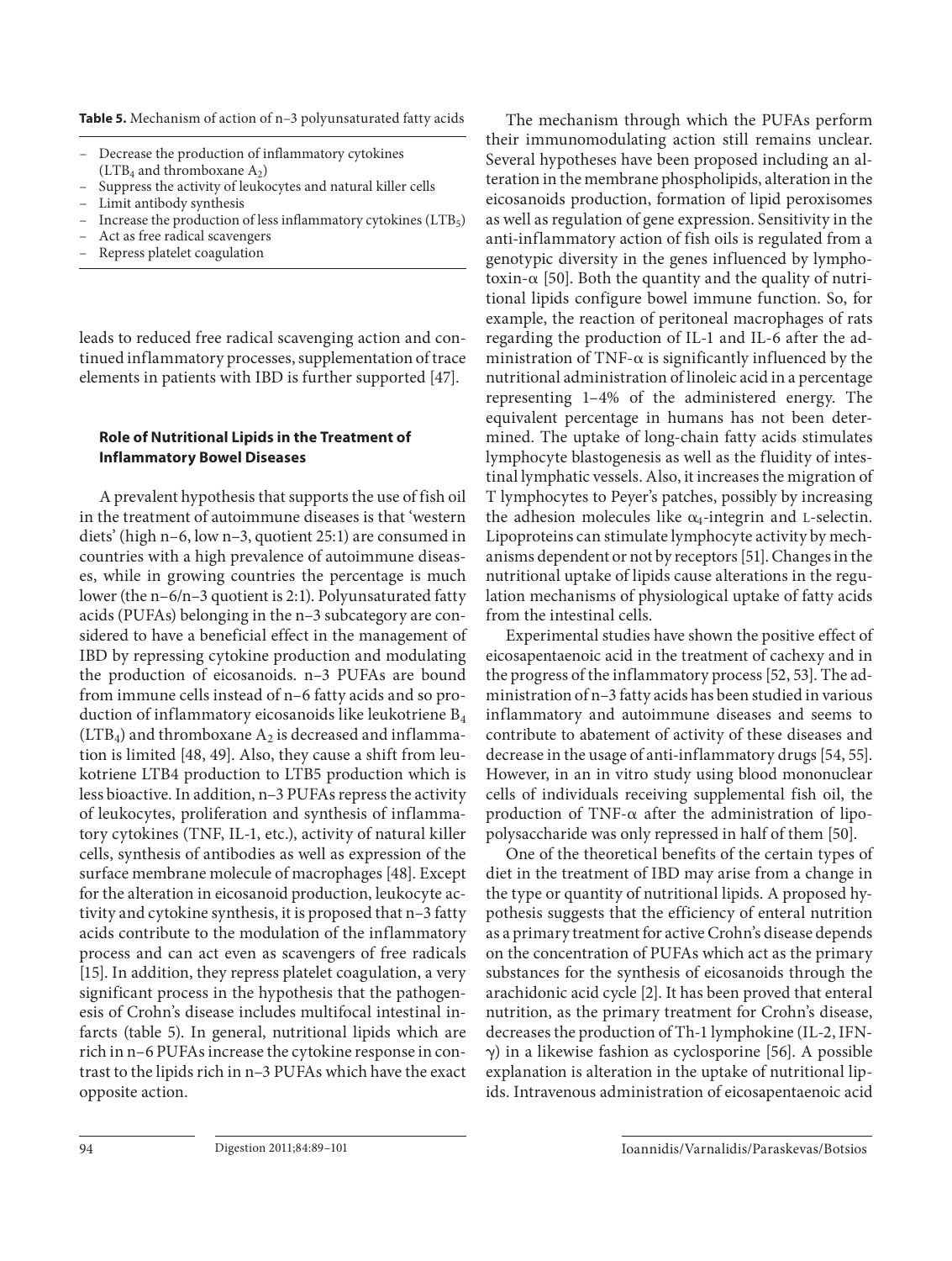in patients with active Crohn's disease affected leukotriene production (LTs) by increasing the leukocyte levels of  $LTB<sub>5</sub>$  [57]. Cholecystokinin is considered to increase the monovalent intracellular calcium content in large monocytes and promote mitogenesis of the lymphocytes [58] . Hence, it can be hypothesized that diets that increase cholecystokinin secretion ameliorate the immune response of the bowel, while, on the other hand, nutritional modulations that decrease cholecystocine secretion may enhance the production of inflammatory mediators [59, 60]. Epidemiological studies in Japan have shown that the recent increase in the incidence of Crohn's disease is strongly related to the increased uptake of n–6 PUFAs, zoic milk protein and the quotient of n–6/n–3 consumption [61]. Administration of nutritional supplements containing n–3 fatty acids significantly decreased the relative proportion of arachidonic acid while it increased the levels of eicosapentaenoic and docosahexaenoic acid of serum phospholipids and adipose tissue in patients with inactive Crohn's disease [46]. The combination of n–3 fatty acids and antioxidants would favor the production of eicosanoids with parallel abalienation of the mechanism which promotes the inflammatory reaction  $[46]$ .

 n–3 fatty acids could theoretically be efficient in the treatment of active ulcerative colitis, hence decreasing the need for steroids as well as preventing the recurrence of ulcerative colitis and of Crohn's disease [62]. Supplemental administration of nutritional fish oils causes remission of symptoms in ulcerative colitis and decreases  $LTB<sub>4</sub>$  concentration in the rectum  $[15]$ . In a significant study, Belluzzi et al.[63] noticed a significant decrease in the recurrence rate of patients with Crohn's disease who were randomly taking n-3 fatty acids supplements. A group of 78 patients with Crohn's disease with high possibility of recurrence were randomized to receive daily 2.7 g of an enteric-coated fish oil supplement (2/3 eicosapentaenoic acid, 1/3 docosahexaenoic acid) or placebo. After 1 year of treatment, 59% of the patients in the fish oil group remained in remission compared with only 26% in the placebo group, with the difference being statistically significant [63]. Monovariant statistical analysis demonstrated that the fish oil was exclusively responsible for the decrease of recurrence possibility compared with the placebo group (OR 4.2, 95% CI 1.6–10.7). However, other studies regarding n–3 fatty acids did not confirm these findings [62, 64]. The discordance regarding these studies may be related with the effect of other simultaneous treatments, type and dose of n–3 fatty acids supplements, selection mode of patients, type of basic diet, and treatment

compliance. Based on data from an open pilot study, Tsujikawa et al. [65] support that a diet rich in n–3 fatty acids  $(n-3/n-6 = 0.5)$  based on rice, boiled fish and soup can be beneficial in the maintenance of disease remission, without the need of supplemental fish-oil administration. However, it is difficult for these types of diets to be applied in North America and Europe where n–6 consumption is very high. The use of an 'n–3 PUFA food exchange table' can prove beneficial for patients with IBD as it alters the fatty acid composition of the cell membrane by increasing the n–3/n–6 ratio and influences clinical activity in patients with IBD [66]. However, in two large doubleblind, placebo-controlled, randomized studies investigating if the oral administration of N3PUFAS is more effective than placebo in preventing the relapse of Crohn's disease, it was proved that treatment with N3PUFAs was not more effective than placebo in maintaining remission in Crohn's disease [67]. So it is obvious that further studies are necessitated in this area of clinical nutrition.

# **Short-Chain Fatty Acids and Inflammatory Bowel Diseases**

 Short-chain fatty acids are produced in the lumen of the large intestine from anaerobic fermentation of hydrocarbons and proteins that were not absorbed in the small intestine. Short-chain fatty acids and, especially, butyrate play a very important role in the biology of the large bowel epithelium, representing the primary energy source of the large bowel cell. Deficiency of short-chain fatty acids in the intestinal lumen is related with epithelium atrophy and inflammation, as for example in the diversion colitis. In ulcerative colitis, the reduced oxidation of butyrate from the large bowel cells was implicated for the pathogenesis of the disease, suggesting that the disease was a consequence of the metabolic insufficiency of the epithelial cells. Butyrate enemas are very promising in the treatment of ulcerative colitis, especially when the disease is located in the distal large bowel [68]. It would be interesting if there was a 'carrier' that could release butyrate in the proximal colon rather than energy production being dependent from the formation of nonabsorbable hydrocarbons. Butyrate is a potential promoter of the proliferation and differentiation of large intestine epithelial cells and reduces the paracellular permeability, possibly due to the promotion of intestinal cell differentiation. Butyrate also promotes the action of GSH transferase in the intestinal epithelial cells. Short-chain fatty acids may also be useful in other inflammatory conditions of the bowel.

Nutrition in IBD Digestion 2011;84:89–101 95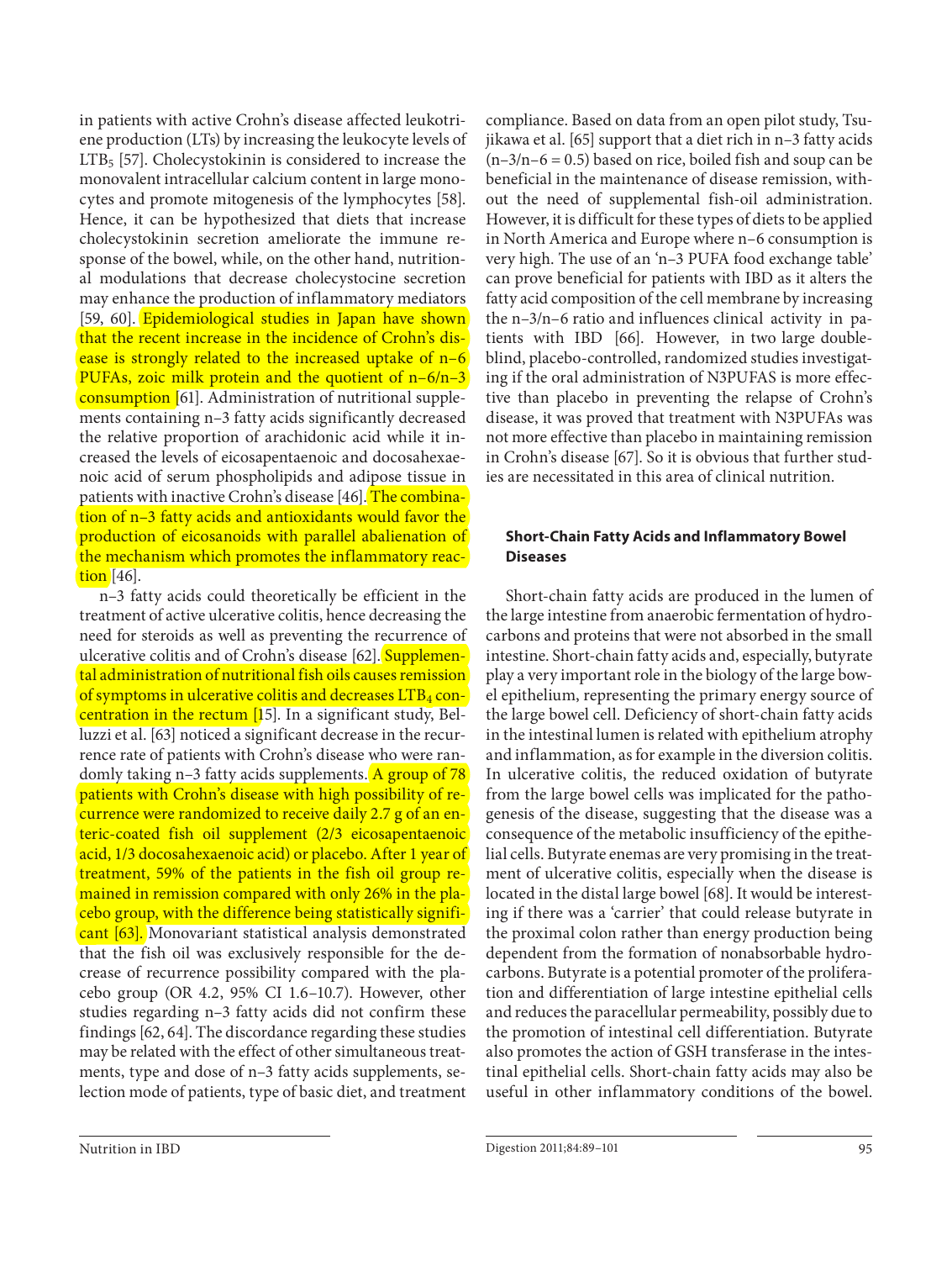The histopathological study of the small and large intestine after the administration of cytotoxic drug Ara-c in mice revealed less damage in mice receiving short-chain fatty acids [69]. This therapy represents a possible method to decrease inflammation and to reduce mucositis caused by chemotherapy. Also, the addition of butyrate to standard mesalazine treatment in patients with ulcerative colitis has led to marked improvement of symptoms and endoscopic appearance of the mucosa, thus proving effective in reducing disease activity [70]. In addition, in an open-label randomized clinical trial in patients with ulcerative colitis, the administration of *Plantago ovata* seeds, colonic fermentation of which yields butyrate, was proved to be as effective as mesalamine in maintaining remission in ulcerative colitis for 12 months [71]. Moreover, acetate and propionate may also be useful in the treatment of IBD as they can cause suppression of  $NF$ - $\kappa$ B reporter activity, immune-related gene expression and cytokine release in vitro [72] .

### **Modulation of Mucosal Immunity from Amino Acids**

 Among the several hypotheses that have been proposed for the interpretation of the benefits resulting from the use of oligopeptide solutions is the one suggesting that the benefit is a result of the sequestration of intraluminal proteinic antigens, which could stimulate the immune response of the bowel. Another hypothesis suggests that certain peptides have immunomodulating ability. For example,  $\beta$ -casein and its opioid peptides, known as  $\beta$ -casomorphins, have immunomodulating actions like the promotion of antibody synthesis and phagocytic activity. Bovine  $\beta$ -casein enhances the production of superoxides from the neutrophils as well as the proliferation of T and B lymphocytes. Also, it increases IL-11 production from  $macrophages.$  These results suggest that  $\beta$ -casein shows modulating actions, mostly immunostimulating, both in the innate and the acquired immune response. So the sequestration of this nutritional agent from the diet would theoretically affect the bowel immune response [73] .

 Another mechanism that underlines the beneficial action of certain types of diets in Crohn's disease is the ability of glutamine to stimulate the integrity of the intestinal mucosal barrier and promote its restoration during the inflammatory reaction [74]. Certain roles have been attributed to glutamine as an immunomodulating agent as the supply of the preferred energy source for the intestinal epithelial cells, the protection of the function of the intestinal mucosal barrier, and the fact that it is a

basic nutritional element for the cell immune function [50]. Bowel dysfunction is related to increased bacterial translocation and bacterial product translocation, like endotoxins, or even with the endangering actions of cytokines which promote the inflammatory reaction, such as TNF- $\alpha$ . Parenteral nutrition, without glutamine, has deleterious effects in the defense ability of the immune mechanism of the intestinal mucosa which are manifested with reduced production and secretion of IgA, IL-4 and IL-10 and reduction of mRNA expression from cells of the intestinal basal membrane. The supplemental administration of glutamine protects and preserves the action of these intestinal-protecting immune mechanisms within normal levels. The nutritional administration of glutamine in rats with trinitrobenzene sulphonic acidinduced colitis restored the production of cytokines which promote the inflammatory reaction (IL-8 and TNF- $\alpha$ ) [75]. Furthermore, glutamine is a substrate for the synthesis of GSH [50] helping in the protection of intestinal mucosa from oxidative stress, and also glutamine supplementation can improve colonic barrier function [76]. Also, the combined administration of glutamine and arginine decreased proinflammatory cytokines release from active colonic biopsies of patients with Crohn's disease [77].

 The beneficial effects of more amino acids have been studied recently. In a porcine model of DSS colitis, supplementation of L -tryptophan not only ameliorated clinical symptoms and increased weight gain but also improved histological scores and decreased the expression of proinflammatory cytokines [78]. In addition, in a rat model of DSS colitis the administration of L-threonine, L-proline, L-cysteine and L-serine improves colonic protection and mucosal healing by an increase in mucin synthesis and by promoting gut microflora reequilibration [79].

 The production of acute-phase proteins and GSH is significantly affected by the uptake of proteins and especially of sulfur and sulfur-related amino acids. The role of sulfur amino acids and polyamines as immunonutritional factors was recently reviewed [80]. The levels of dietary cysteine and methionine directly affect the production of GSH.

#### **Prebiotics, Probiotics and Bowel Immune Response**

 Prebiotics and probiotics represent a very promising treatment for certain infections and inflammatory and atopic bowel disorders. Intestinal microflora play a significant role in the promotion and maintenance of chron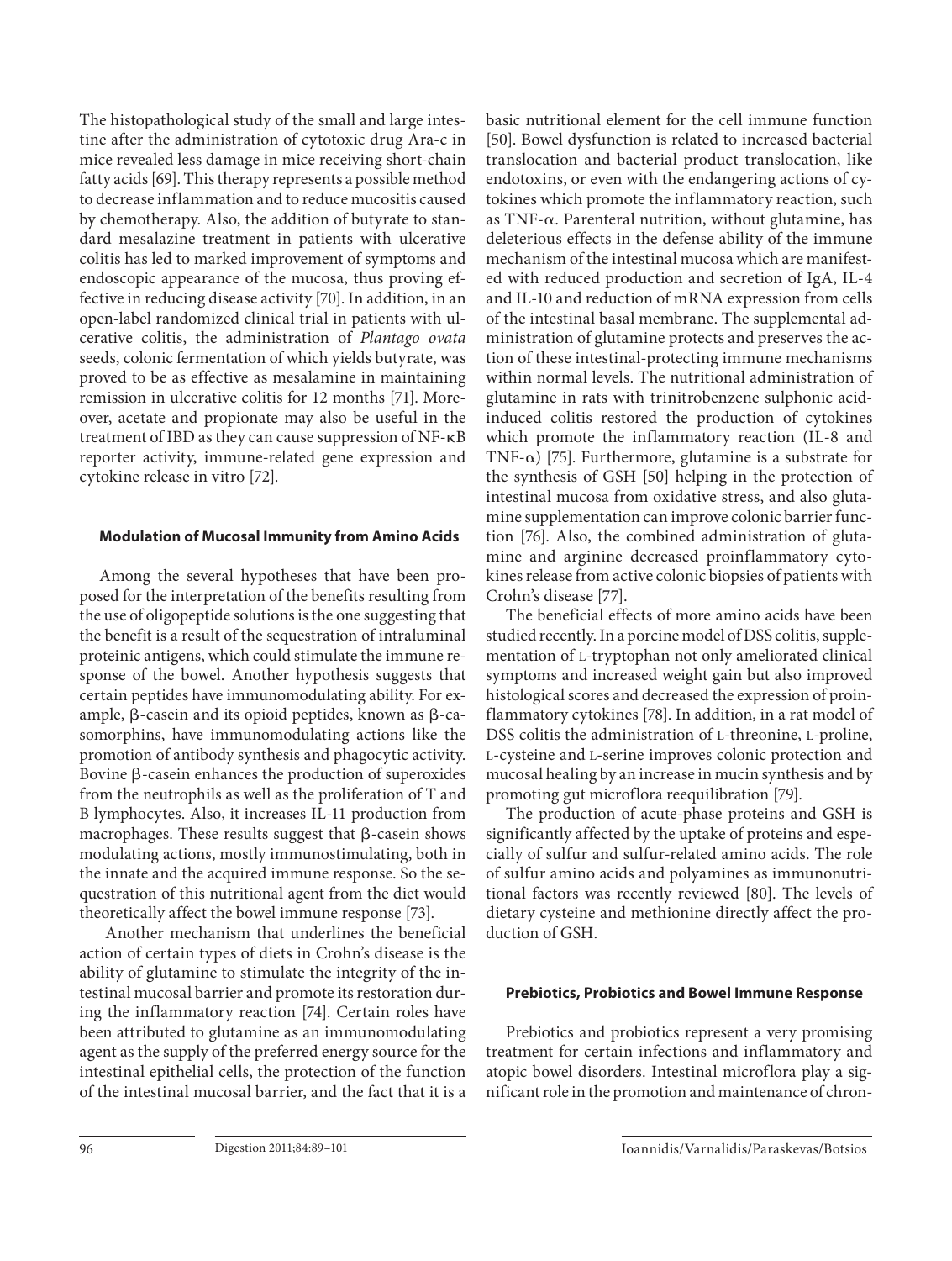ic bowel inflammation. Prebiotics are nondigestible food ingredients that by elective stimulation of the growth and/or activity of one bacterium or a group of bacteria in the large bowel have a beneficial role on the health of the host [81]. The supplementation of prebiotics contributes to growth of the intestinal mucosa, maintenance of the intestinal mucosal barrier, balance of body fluids and electrolytes, supplementation of the body with energy and nutritional agents, as well as enhancement of the defense against pathogenic micro-organisms, modulation of the intestinal mucosa immune response and stimulation of antibody-mediated immunity (table 6).

 The two well-known prebiotics are inulin and oligofructose, which are vegetal carbohydrates and are called fructans. Inulin has a larger chain length than oligofructose and is thus less soluble. Another probiotic, pectin, is considered to act as an antioxidant and promote restoration of the intestinal microbiota [82] . The daily intake of prebiotics in Western societies varies from 3 to 13 g per day [83].

 The administration of green banana (250 g/l of food) or pectin (2 g/l of food) has been tested in children with severe persisting diarrhea who were fed almost exclusively on rice. Prebiotics administration resulted in reduced frequency and duration of diarrhea, frequency of vomiting and decreased need of fluid for the proper hydration of patients even from the third day of treatment in 59% of patients fed with green banana and 55% of patients fed with pectin compared to 15% of patients fed on rice [84] . Prebiotics have been mostly used in models of experimental colitis, but the administration of fructo-oligosaccharide for 21 days in patients with Crohn's disease significantly decreased disease activity [85], while the administration of inulin in patients with pouchitis has resulted in decrease in disease activity index and in histological and endoscopy scores [86] .

 Probiotics are live microorganisms contained in food, that can alter the host's intestinal microflora and hence can have beneficial effects to the host's health. Priobotics are human in origin, nonpathogenic, resistant to gastric secretions and bile salts, have the ability to adhere to and remain on the gastrointestinal epithelium and produce antibacterial agents and modulate the intestinal mucosa immune response [15]. The most common and widely used probiotics are strains of *Lactobacillus* and *Bifidobacterium* [87] . Typical examples of probiotics are *Lactobacillus rhamnosus* GG, *Streptococcus salivarius* subsp. *thermophilus* and *Lactobacillus acidophilus* [88] . Regarding their mechanism of action, experimental models show that probiotics prevent the adherence and translocation Table 6. Mechanism of action of prebiotics

- Growth of the intestinal mucosa
- Maintenance of the intestinal mucosal barrier
- Balance of body fluids and electrolytes
- Supplementation of the body with energy and nutritional agents
- Defense against pathogenic microorganisms
- Modulation of the intestinal mucosa immune response
- Stimulation of the antibody-mediated immunity

Table 7. Mechanism of action of probiotics

- Produce antibacterial agents
- Modulate the intestinal mucosa immune response
- Prevent the adherence and translocation of pathogenic bacteria
- Restore the nonphysiological intestinal permeability

of pathogenic bacteria to the intestinal mucosa and restore nonphysiological intestinal permeability. They also stimulate the protective immune response of the intestinal mucosa by increasing sIgA and IL-10 and decreasing TNF- $\alpha$  and IFN- $\gamma$  [15]. Administration of probiotics prevented the colitis in IL-10-deficient mice [89] . In addition, they have antimicrobial activity by reducing the intraluminal pH and by producing short-chain fatty acids and  $H<sub>2</sub>O<sub>2</sub>$ . Finally, they enhance the integrity of the mucosal barrier by preventing mucosal apoptosis and stimulating expression of the MUC gene (table 7) [15]. Supplementation of the synthetic probiotic mixture, VSL#3 (including *Streptococcus thermophilus, Bifidobacterium breve, Bifidobacterium longum, Bifidobacterium infantis, Lactobacillus acidophilus, Lactobacillus plantarum, Lactobacillus casei* and *Lactobacillus bulgaricus* ) seems to restore colonic mucosa barrier function in experimental colitis [83]. For example, *Lactobacillus* GG has been successfully used for the prevention and treatment of recurrent colitis from *Clostridium difficile* .

 While a lot of nonantibiotic drugs modulate the immune response in IBD, probiotics have the ability to alter the intestinal microflora. Recent studies about the effect of VSL#3 in the treatment of pouchitis [90] and ulcerative colitis [91] had promising results. Moreover, in a pilot study of patients with acute distal ulcerative colitis, the administration of Synbiotic 2000 enema twice a day for 2 weeks significantly decreased episodes of diarrhea, visible blood in stool, nightly diarrhea and urgency and im-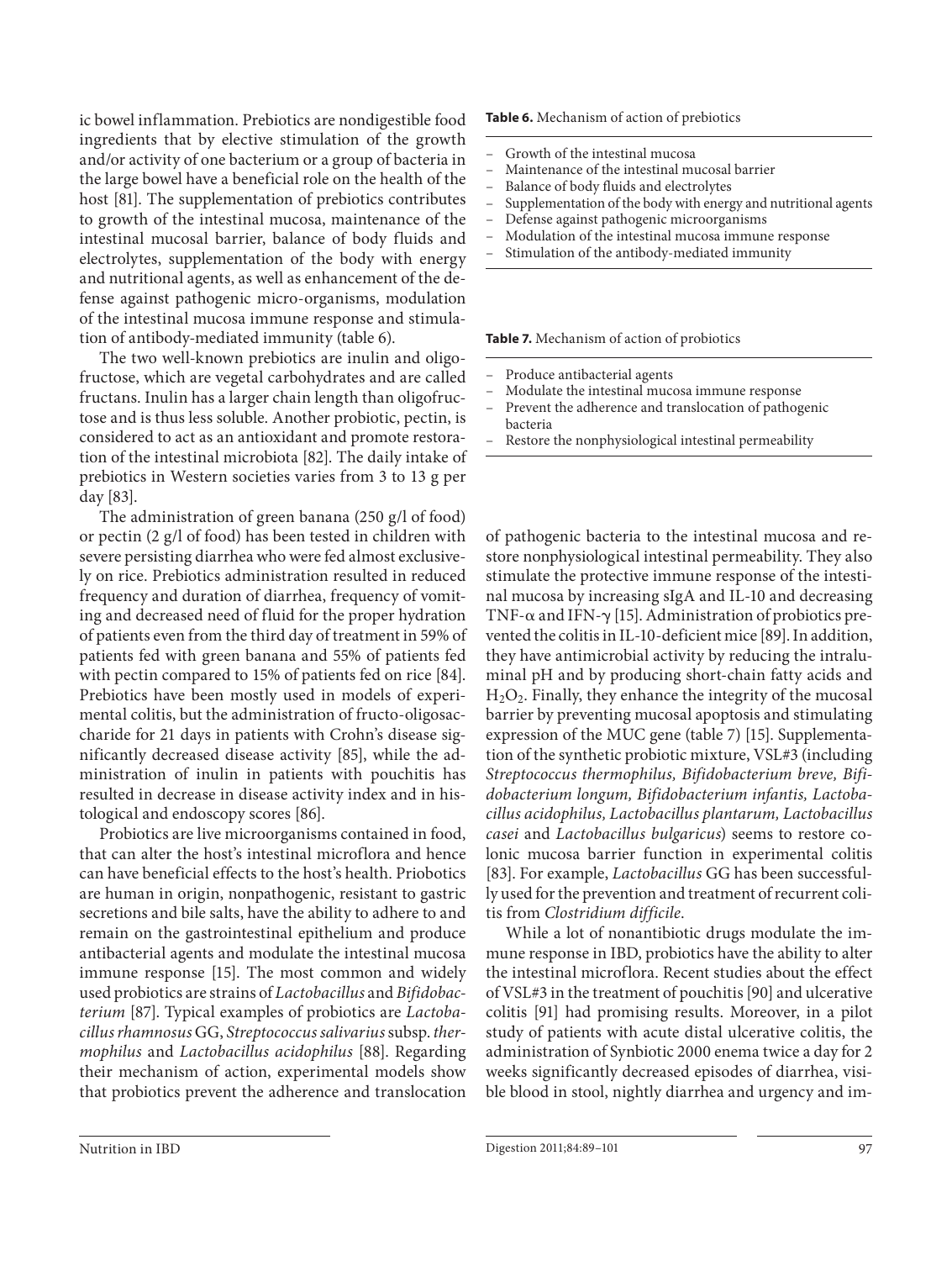proved the consistency of the stool [92] . However, due to the variability of the strains and the heterogeneity of the patients, it could not be assumed that similar beneficial results can be expected for patients with Crohn's disease, but taking the current understanding for the pathogenesis of the disease into consideration, the alteration of intestinal microflora is a very possible pathway of action for the biotherapeutic agents in the treatment of Crohn's disease. There are a few data regarding the administration of probiotics in patients with Crohn's disease. In a double-controlled study of patients with Crohn's disease in remission, the patients received either 5-ASA (3 g/day) or 5-ASA in combination with *Saccharomyces boulardii* (1 g/day) [93]. After 6 months, the recurrence was  $38\%$ (6/16) in the 5-ASA group but only 7% (1/16) in the 5-ASA and probiotic group. Also, probiotics have proved useful in the treatment of ulcerative colitis. The oral administration of probiotic *Escherichia coli* Nissle 1917 has been proved to be as effective as mesalazine in preventing relapse in patients with ulcerative colitis [94]. Furthermore, another probiotic, *Lactobacillus* GG, was shown to be effective and safe for maintaining remission in patients with ulcerative colitis [95].

# **N-Acetylglucosamine**

 The catabolism of glycosaminoglycan is a significant consequence of the inflammatory process on the mucosal surface. Inhibition of metalloproteinase action can be beneficial in the treatment of chronic inflammation. In a pilot study, Salvatore et al. [96] tested the nutritional agent N-acetylglucosamine (GlcNAc), an aminosaccharide, which accumulates in glycosaminoglycans and glycoproteins, forming a substrate for tissue repair mechanisms, by administrating 3–6 g GlcNAc daily to pediatric patients with Crohn's disease. Among the 12 patients that received GlcNAc, 8 had significant improvement while 4 had to undergo enterectomy. Also, of the 7 patients with symptomatic stenosis caused by Crohn's disease, 3 had to undergo surgical treatment after a mean period of 2.5 years, while in the others there was significant endoscopic or radiographic improvement. In addition, there was histologic improvement as well as a significant increase in glycosaminoglycan concentration in the intestinal epithelium and basal membrane and an increase of intracellular GlcNAc. This pilot study provides preliminary results that support this new therapeutic approach with the use of nutritional agents.

## **Dietary Particles**

 Nonphysiological intestinal permeability is directly related to the activity of IBD. The possible immunologic effectiveness of refined particles which are present in the nutrition was the objective of recent studies. A typical Western diet contains more than  $10^{12}$  refined particles consumed daily. Using an experimental model of intestinal culture, a study showed that the in vitro exposure of intestinal biopsies to titanium dioxide particles conjugated with liposaccharides significantly increased IL-1 production [17]. This study supports the hypothesis that dietary particles are not immunologically inactive and that they play a significant role in the increase of the physiological intestinal cell activity against endogenic intraluminal bacterial antigens, while other studies show that despite the fact that dietary microparticles alone have limited effects on basic macrophage functions, they have the ability to act as adjuvants and could aggravate the ongoing inflammatory response [97]. So, it could be assumed that certain types of diets may be beneficial if they contain reduced quantities of refined particles. Microparticles accumulate in the phagocytes of the lymphadenoid tissue of the bowel. In a recent double-blinded study, it was observed that patients with active Crohn's disease who received diets containing a low concentration of microparticles in combination with corticosteroids had a higher possibility of achieving disease remission [98]. This fact represents another possible benefit of this certain type of diet. However, there are studies that could not find any evidence that reducing microparticle intake aids remission in active Crohn's disease [99].

# **Conclusion**

 IBDs are considered as under-research diseases because of the difficulty of finding a specific causative factor and because of the lack of aimed treatment. Immunomodulating agents and corticosteroids have been used for the treatment of IBD without always having the desired outcome. Nutritional agents have been used and researched for the treatment of these diseases, including antioxidants (GSH, vitamins A, C and E, selenium and zinc), lipids (n–3 polyunsaturated fatty acids and short chain fatty acids), amino acids, prebiotics and probiotics, GlcNAc, and dietary particles. The possible mechanisms of action of the nutritional therapeutic treatment for the control of the activity of the IBD are: (a) sequestration of intraluminal antigens, (b) modulation of the immune re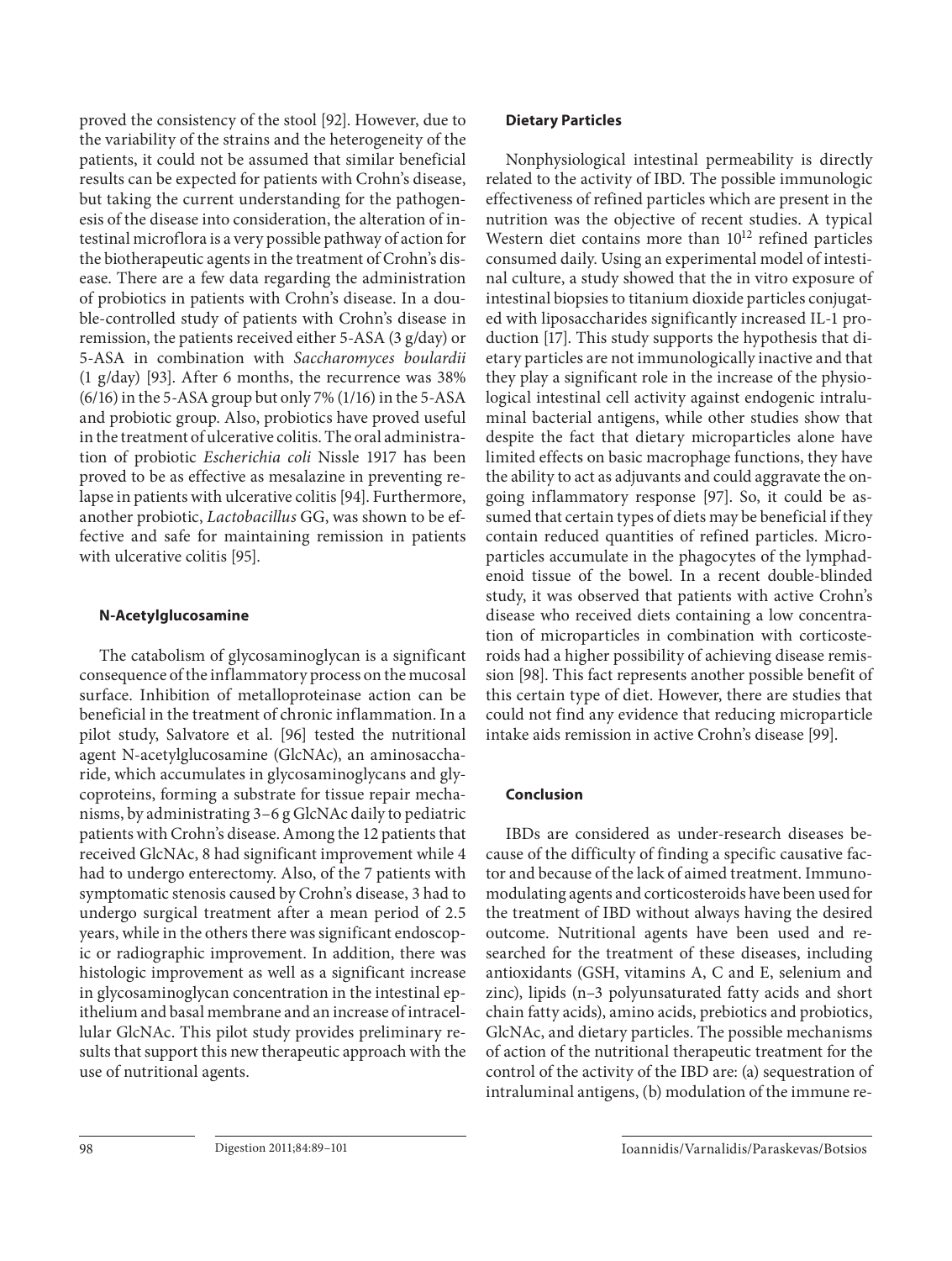sponse of the bowel, (c) amelioration of the antioxidant status, (d) alteration in the uptake of polyunsaturated fatty acids (n–6/n–3 fatty acids), (e) enhancement of the restoration/function of the intestinal mucosal barrier, (f) regulation of the intestinal microflora, (g) regulation of the intestinal motility, (h) regulation of the bile-pancreatic secretions, and (i) sequestration of nutritional particles. However, results have not always being satisfactory, but in many cases they were promising. So, more studies, especially double-blind control studies, are still needed in order to clarify the role of nutrition in the modulation of IBD and its management.

#### **References**

- 1 Belli D, Seidman EG, Bouthillier L, Weber AM, Roy CC, Plitincx M, Beaulieu M, Morin CL: Chronic intermittent elemental diet improves growth failure in children with Crohn's disease. Gastroenterology 1988;94: 603–610.
- 2 Fernandez-Banares F, Cabre E, Esteve M, Gassull MA: How effective is enteral nutrition in inducing clinical remission in active Crohn's disease? A meta-analysis of randomized controlled trials. JPEN J Parenter Enteral Nutr 1995;19:356–364.
- 3 Griffiths AM, Ohlsson A, Sherman PM, Sutherland LR: Meta-analysis of enteral nutrition as a primary treatment of active Crohn's disease. Gastroenterology 1995;108: 1056–1067.
- 4 Ruemmele F, Roy CC, Levy E, Seidman EG: The role of nutrition in treating pediatric Crohn's disease in the new millennium. Pediatr 2000;136:285–291.
- 5 Seidman E: Nutritional therapy for Grahn's disease: lessons from the Ste-Justine Hospital experience. Inflamm Bowel Dis 1997;3: 49–53.
- 6 Bulger EM, Helton WS: Nutrient antioxidants in gastrointestinal diseases. Gastroenterol Clin North Am 1998;27:403–419.
- 7 Mates JM, Perez-Gomez C, Nunez de Castro I: Antioxidant enzymes and human diseases. Clin Biochem 1999;32:595–603.
- 8 Abuja PM, Albertini R: Methods for monitoring oxidative stress, lipid peroxidation and oxidation resistance of lipoproteins. Clin Chim Acta 2001;306:1–17.
- 9 Young IS, Woodside JV: Antioxidants in health and disease. J Clin Pathol 2001;54: 176–186.
- 10 Poulsen HE, Prieme H, Loft S: Role of oxidative DNA damage in cancer initiation and promotion. Eur J Cancer Prev 1998;7:9–16.
- 11 Poulsen HE, Jensen BR, Weimann A, Jensen SA, Sorensen M, Loft S: Antioxidants, DNA damage and gene expression. Free Radic Res 2000;33(suppl):S33–S39.
- 12 Miller MJS, McNeill H, Mullane KM, Caravella SJ, Clark DA: SOD prevents damage and attenuates eicosanoid release in a rabbit model of necrotizing enterocolitis. Am J Physiol 1988;255:G556–G565.
- 13 Lu SC: Regulation of hepatic glutathione synthesis: current concepts and controversies. FASEB J 1999;13:1169–1183.
- 14 Cotgrease IA, Gerdes RC: Recent trends in glutathione biochemistry-glutathione-protein interactions: a molecular link between oxidative stress and cell proliferation? Biochem Biophys Res Commun 1998;242:1–9.
- 15 Seidman GE, Bernotti S, Levy E: Nutritional modulation of gut inflammation; in Labadarios D, Pichard C (eds): Clinical Nutrition: Early Intervention. Basel, Karger, 2002, pp 41–65.
- 16 Asensi M, Sastre J, Pallardo FV, Lloret A, Lehner M, Garcia de la Asuncion J, Vina J: Ratio of reduced to oxidized glutathione as indicator of oxidative stress status and DNA damage. Methods Enzymol 1999;299:267– 276.
- 17 Rannem T, Ladefoged K, Hyiander E, Hegnhoj J, Staun M: Selenium depletion in patients with gastrointestinal diseases: are there any predictive factors? Scand J Gastroenterol 1998;33:1057–1061.
- 18 Oz HS, Chen TS, Nagasawa H: Comparative efficacies of 2 cysteine prodrugs and a glutathione delivery agent in a colitis model. Transl Res 2007;150:122–129.
- 19 Peran L, Camuesco D, Comalada M, Nieto A, Concha A, Adrio JL, Olivares M, Xaus J, Zarzuelo A, Galvez J: *Lactobacillus fermentum*, a probiotic capable to release glutathione, prevents colonic inflammation in the TNBS model of rat colitis. Int J Colorectal Dis 2006; 21:737–746.
- 20 Sido B, Hack V, Hochlehnert A, Lipps H, Herfarth C, Drooge W: Impairment of intestinal glutathione synthesis in patients with inflammatory bowel disease. Gut 1998;42: 485–492.
- 21 Miralles-Barrachina O, Savoye G, Belmonte-Zalar 1, Hochain P, Ducrotte P, Hecketsweiler B, Lerebours E, Dechelotte P: Low levels of glutathione in endoscopic biopsies of patients with Crohn's colitis: the role of malnutrition. Clin Nutr 1999;18:313–317.
- 22 Lih-Brody L, Powell SR, Collier KP, Reddy GM, Cerchia R, Kahn E, Weissman GS, Katz S, Floyd RA, McKinley MJ, Fisher SE, Mullin GE: Increased oxidative stress and decreased antioxidant defenses in mucosa of inflammatory bowel disease. Dig Dis Sci 1996;41: 2078–2086.
- 23 Wang X, Quinn PJ: The location and function of vitamin  $E$  in membranes (review). Mol Membrane Biol 2000;17:143–156.
- 24 Carr A, Frei B: Toward a new recommended dietary allowance for vitamin C based on antioxidant and health effects in humans. Am J Clin Nutr 1999;69:1086–1107.
- 25 Packer L, Weber SU, Rimbach G: Molecular aspects of a-tocotrienol antioxidant action and cell signaling. J Nutr 2001;131:S369– S373.
- 26 Reifen R, Nur T, Ghebermeskel K, Zaiger G, Urizky R, Pines M: Vitamin A deficiency exacerbates inflammation in a rat model of colitis through activation of nuclear factorkappaB and collagen formation. J Nutr 2002; 132:2743–2747.
- 27 Bitiren M, Karakilcik AZ, Zerin M, Ozardalı I, Selek S, Nazlıgül Y, Ozgonul A, Musa D, Uzunkoy A: Protective effects of selenium and vitamin E combination on experimental colitis in blood plasma and colon of rats. Biol Trace Elem Res 2010;136):87–95.
- 28 Bousvaros A, Zurakowski D, Duggan C, Law T, Rifai N, Goldberg NE, Leichtner AM: Vitamins A and E serum levels in children and young adults with inflammatory bowel disease: effect of disease activity. Pediatr Gastroenterol Nutr 1998;26:129–135.
- 29 Mirbagheri SA, Nezami BG, Assa S, Hajimahmoodi M: Rectal administration of dalpha tocopherol for active ulcerative colitis: a preliminary report. World J Gastroenterol 2008;14:5990–5995.
- 30 Preiser JC, Van Gossum A, Berre J, Vincent JL, Carpentier Y: Enteral feeding with a solution enriched with antioxidant vitamins A, C, and E enhances the resistance to oxidative stress. Crit Care Med 2000;28:3828–3832.
- 31 Aghdassi E, Wendland BE, Steinhart AH, Wolman SL, Jeejeebhoy K, Allard JP: Antioxidant vitamin supplementation in Crohn's disease decreases oxidative stress: a randomized controlled trial. Am J Gastroenterol 2003;98:348–353.
- 32 Carr A, Frei B: Does vitamin C act as a pro-oxidant under physiological condition? FASEB J 1999;13:1007–1024.
- 33 Hoffenberg EJ, Deutsch J, Smith S, Sokol RJ: Circulating antioxidant concentrations in children with inflammatory bowel disease. Am J Clin Nutr 1997;65:1482–1488.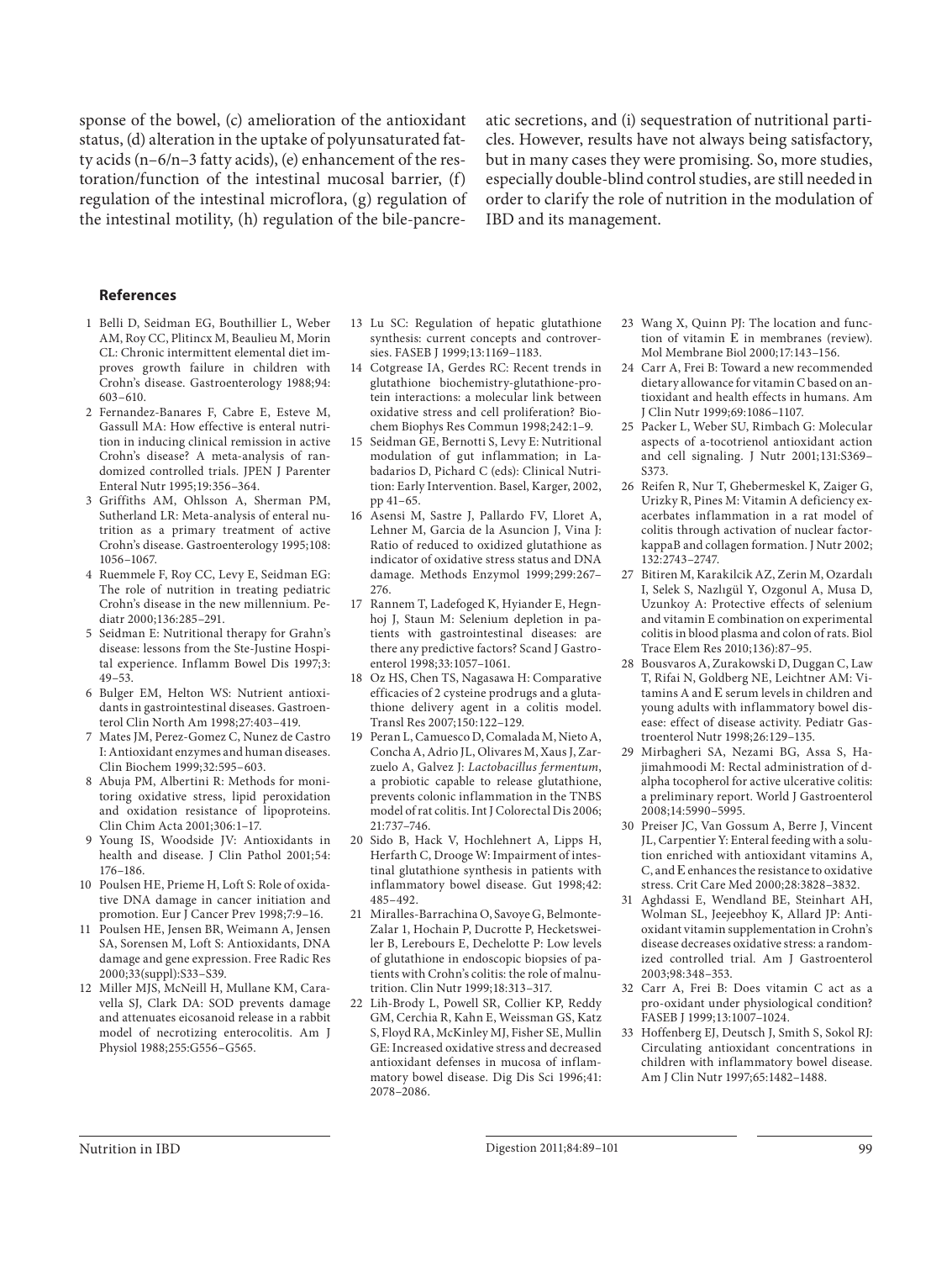- 34 Courtois F, Sue I, Garofalo C, Ledoux M, Seidman E, Levy E: Iron-ascorbate alters the efficiency of Caco-2 cells to assemble and secrete lipoproteins. Am J Physiol 2000; 279:GI2–GI9.
- 35 Yu BP: Cellular defenses against damage from reactive oxygen species. Physiol Rev 1994;74:139–162.
- 36 Rayman MP: The importance of selenium to human health. Lancet 2000;356:233–241.
- 37 Reimund JM, Allison AC, Muller CD, Dumont S, Kenney JS, Baumann R, Duclos B, Poidron P: Antioxidants inhibit the in vitro production of inflammatory cytokines in Crohn's disease and ulcerative colitis. Eur J Clin Invest 1998;28:145–150.
- 38 Tirosh O, Levy E, Reifen R: High selenium diet protects against TNBS-induced acute inflammation, mitochondrial dysfunction, and secondary necrosis in rat colon. Nutrition 2007;23:878–886.
- 39 Tran CD, Ball JM, Sundar S, Coyle P, Howarth GS: The role of zinc and metallothionein in the dextran sulfate sodium-induced colitis mouse model. Dig Dis Sci 2007;52: 2113–2121.
- 40 Hinks LJ, Inwards KP, Lloyd B, Clayton B: Reduced concentrations of selenium in mild Crohn's disease. Clin Pathol 1988;41:198– 201.
- 41 Ringstad J, Kildebo S, Thomassen Y: Serum selenium, copper and zinc concentrations in Crohn's disease and ulcerative colitis. Scand J Gastroenterol 1993;28:605–608.
- 42 Schoelmerich J, Becher MS, Hoppe-Seyier P, Matern S, Haeussinger D, Loehle E, Koettgen E, Gerok W: Zinc and vitamin A deficiency in patients with Crohn's disease is correlated with activity but not with localization or extent of the disease. Hepatogastroenterology 1985;32:34–38.
- 43 Geerling BJ, van Houwelingen AC, Badart-Smook A, Stockbrugger RW, Brummer RJ: The relation between antioxidant status and alterations in fatty acid profile in patients with Crohn's disease and controls. Scand J Gastroenterol 1999;34:1108–1116.
- 44 Emerit J, Pelletier S, Tosoni-Verilgnue D, Mollet M: Phase II trial of copper/zinc superoxide dismutase (CuZnSOD) in treatment of Crohn's disease. Free Radic Biol Med 1989;8: 145–149.
- 45 Salim A: Role of oxygen-derived free radical scavengers in the management of recurrent attacks of ulcerative colitis: a new approach. Lab Clin Med 1992;6:710–717.
- 46 Geerling BJ, Badart-Smook A, van Deursen C, van Houwelingen AC, Russel MG, Stockbrugger RW, Brummer RJ: Nutritional supplementation with n–3 fatty acids and antioxidants in patients with Crohn's disease in remission: effects on antioxidant status and fatty acid profile. Inflamm Bowel Dis 2000;  $6.77 - 84$
- 47 Ojuawo A, Keith L: The serum concentrations of zinc, copper and selenium in children with inflammatory bowel disease. Cent Afr J Med 2002;48:116–119.
- James MJ, Gibson RA, Cleland LG: Dietary polyunsaturated fatty acids and inflammatory mediator production. Am J Clin Nutr 2000;71(suppl):S343–S348.
- 49 Simopoulos AP: Omega-3 fatty acids in inflammation and autoimmune diseases. J Am Coll Nutr 2002;21:495–505.
- 50 Grimble RF: Nutritional modulation of immune function. Froc Nutr Soc 2001;60:389– 397.
- 51 Miura S, Tsuzuki Y, Hokari R, Ishii H: Modulation of intestinal immune system by dietary fat intake: relevance to Crohn's disease. Gastroenterol Hepatol 1998;13:1183–1190.
- 52 Nagakura T, Matsuda S, Shichijyo K, Sugimoto H, Hata K: Dietary supplementation with fish oil rich in omega-3 polyunsaturated fatty acids in children with bronchial asthma. Eur Respir J 2000;16:861–865.
- 53 Babcock T, Helton WS, Espat NJ: Eicosapentaenoic acid (EPA) an anti-inflammatory omega-3 fat with potential clinical applications. Nutrition 2000;16:1116–1118.
- 54 Camuesco D, Gálvez J, Nieto A, Comalada M, Rodríguez-Cabezas ME, Concha A, Xaus J, Zarzuelo A: Dietary olive oil supplemented with fish oil, rich in EPA and DHA (n–3) polyunsaturated fatty acids, attenuates colonic inflammation in rats with DSS-induced colitis. J Nutr 2005;135:687–694.
- 55 Hudert CA, Weylandt KH, Lu Y, Wang J, Hong S, Dignass A, Serhan CN, Kang JX: Transgenic mice rich in endogenous omega-3 fatty acids are protected from colitis. Proc Natl Acad Sci USA 2006;103:11276–11281.
- 56 Breese EJ, Michie CA, Nicholls SW, Williams CB, Dolnizio P, Walker-Smith JA, MacDonald TT: The effect of treatment on lymphokine-secreting cells in the intestinal mucosa of children with Crohn's disease. Aliment Pharmacol Ther 1995;9:547–552.
- 57 Ikehata A, Hiwatashi N, Kinouchi Y, Yamazaki H, Kumagai Y, Ito K, Kayaba Y, Toyota T: Effect of intravenously infused eicosapentaenoic acid on the leukotriene generation in patients with active Crohn's disease. Am J Clin Nutr 1992;56:938–942.
- 58 McMillen MA, Ferrara A, Adrian TE, Margolis DS, Schaefer HC, Zucker KA: Cholecystokinin effect on human lymphocyte ionized calcium and mitogenesis. J Surg Res 1995;58:149–158.
- 59 Luyer MD, Greve JW, Hadfoune M, Jacobs JA, Dejong CH, Buurman WA: Nutritional stimulation of cholecystokinin receptors inhibits inflammation via the vagus nerve. J Exp Med 2005;202:1023–1029.
- 60 Lubbers T, de Haan JJ, Luyer MD, Verbaeys I, Hadfoune M, Dejong CH, Buurman WA, Greve JW: Cholecystokinin/cholecystokinin-1 receptor-mediated peripheral activation of the afferent vagus by enteral nutrients attenuates inflammation in rats. Ann Surg 2010;252:376–382.
- 61 Shoda R, Matsueda K, Yamato S, Umeda N: Epidemiologic analysis of Crohn's disease in Japan: Increased dietary intake of n–6 polyunsaturated fatty acids and animal protein relates to the increased incidence of Crohn's disease in Japan. Am J Clin Nutr 1996;63: 741–745.
- 62 Belluzzi A, Boschi S, Brignola C, Munarini A, Cariani G, Miglio F: Polyunsaturated fatty acids and inflammatory bowel disease. Am J Clin Nutr 2000;71(suppl):S339–S342.
- 63 Belluzzi A, Brignola C, Campieri M, Pera A, Boschi S, Miglioli M: Effect of an entericcoated fish-oil preparation on relapses in Crohn's disease. N Engl J Med 1996;334: 1557–1560.
- 64 Bassaganya-Riera J, Hontecillas R: CLA and n–3 PUFA differentially modulate clinical activity and colonic PPAR-responsive gene expression in a pig model of experimental IBD. Clin Nutr 2006;25:454–465.
- 65 Tsujikawa T, Satoh J, Uda K, Ihara T, Okamoto T, Araki Y, Sasaki M, Fujiyama Y, Bamba T: Clinical importance of n–3 fatty acidrich diet and nutritional education for the maintenance of remission in Crohn's disease. Gastroenterol 2000;35:99–104.
- 66 Uchiyama K, Nakamura M, Odahara S, Koido S, Katahira K, Shiraishi H, Ohkusa T, Fujise K, Tajiri H: n–3 polyunsaturated fatty acid diet therapy for patients with inflammatory bowel disease. Inflamm Bowel Dis 2010; 16:1696–1707.
- 67 Feagan BG, Sandborn WJ, Mittmann U, et al: Omega-3 free fatty acids for the maintenance of remission in Crohn disease: the EPIC Randomized Controlled Trials. JAMA 2008;299:1690–1697.
- 68 Scheppach W, Sommer H, Kirchner T, Paganelli GM, Bartram P, Christl S, Richter F, Dusel G, Kasper H: Effect of butyrate enemas on the colonic mucosa in distal ulcerative colitis. Gastroenterology 1992;103:51–56.
- 69 Ramos MG, Bambirra EA, Cara DC, Vieira EC, Alvarez-Leite JI: Oral administration of short- chain fatty acids reduces the intestinal mucositis caused by treatment with Ara-C in mice fed commercial or elemental diets. Nutr Cancer 1997;28:212–217.
- 70 Assisi RF, GISDI Study Group: Combined butyric acid/mesalazine treatment in ulcerative colitis with mild-moderate activity: results of a multicentre pilot study. Minerva Gastroenterol Dietol 2008;54:231–238.